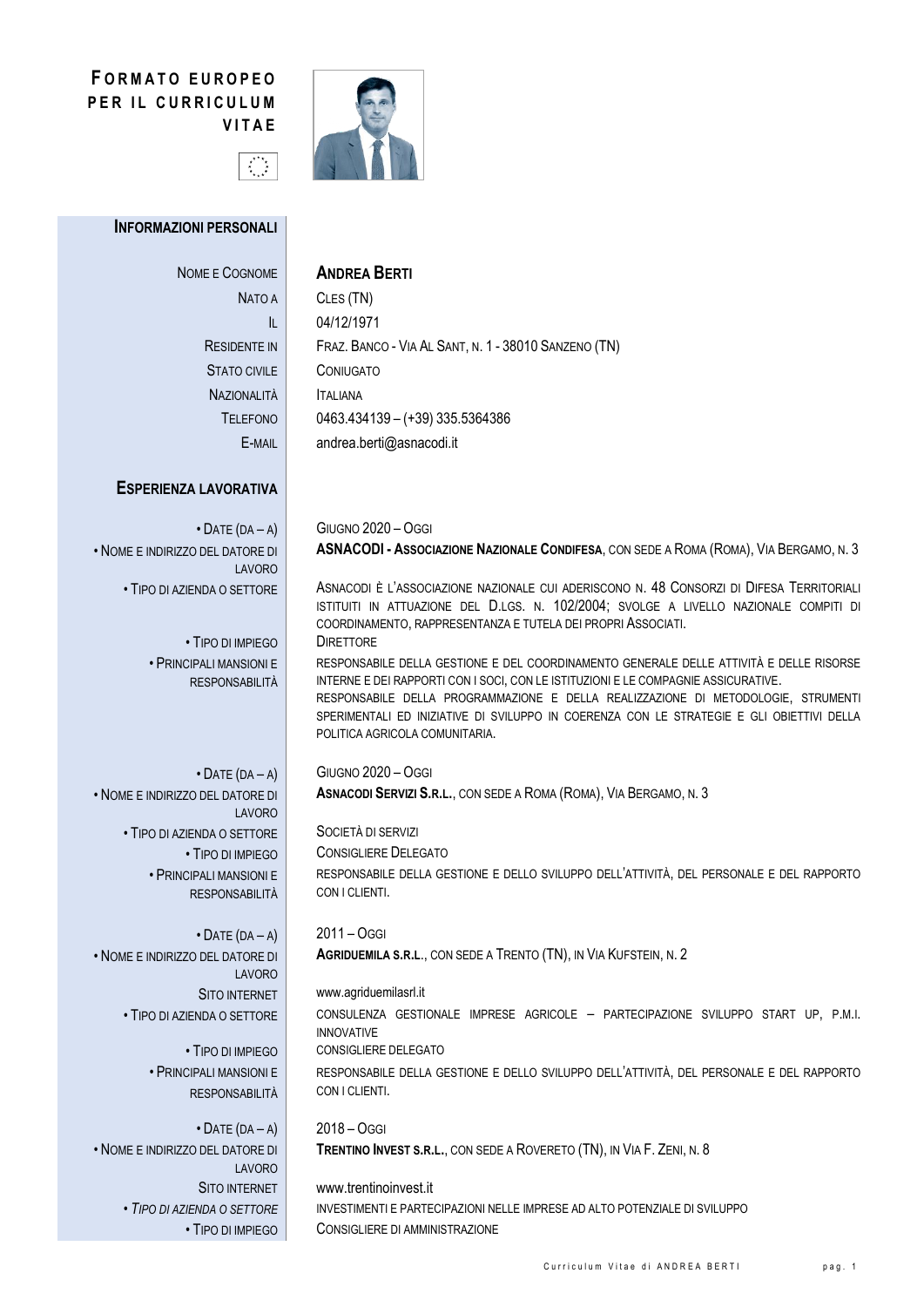| $\bullet$ DATE (DA - A)                                        | 2001 - MAGGIO 2020                                                                                                                                                                                                                                                                                                                                                                                                                                                                                                                 |
|----------------------------------------------------------------|------------------------------------------------------------------------------------------------------------------------------------------------------------------------------------------------------------------------------------------------------------------------------------------------------------------------------------------------------------------------------------------------------------------------------------------------------------------------------------------------------------------------------------|
| . NOME E INDIRIZZO DEL DATORE DI                               | CO.DI.PR.A. CONSORZIO DIFESA PRODUTTORI AGRICOLI, CON SEDE A TRENTO (TN) IN VIA KUFSTEIN,                                                                                                                                                                                                                                                                                                                                                                                                                                          |
| <b>LAVORO</b><br>• TIPO DI AZIENDA O SETTORE                   | N.2<br>L'ATTIVITÀ DEL CONSORZIO, NELLA PROVINCIA AUTONOMA DI TRENTO, HA PER OGGETTO L'ATTUAZIONE<br>DI INIZIATIVE DI DIFESA ATTIVA E PASSIVA DELLE PRODUZIONI AGRICOLE E ZOOTECNICHE, DELLE<br>STRUTTURE AZIENDALI AGRICOLE E DELLE INFRASTRUTTURE NELL'AMBITO DELLA GESTIONE DEL RISCHIO<br>PRODUTTIVO DERIVANTE DA MANIFESTAZIONI CALAMITOSE E DA ALTRE CAUSE CHE DETERMINANO UNA<br>RIDUZIONE DI REDDITO. LA DIFESA PASSIVA VIENE ATTUATA MEDIANTE CONTRATTI ASSICURATIVI E FONDI<br>DI MUTUALITÀ FRA ASSOCIATI (OLTRE 11.000). |
| • TIPO DI IMPIEGO                                              | <b>DIRETTORE</b>                                                                                                                                                                                                                                                                                                                                                                                                                                                                                                                   |
| · PRINCIPALI MANSIONI E<br><b>RESPONSABILITÀ</b>               | RESPONSABILE DELLA GESTIONE E DEL COORDINAMENTO GENERALE DELLE ATTIVITÀ E DELLE RISORSE<br>INTERNE E DEI RAPPORTI CON I SOCI, CON LE ISTITUZIONI, LE COMPAGNIE ASSICURATIVE, CON IL<br>PRESIDENTE E IL C.D.A., RESPONSABILE INOLTRE DELLA PROGRAMMAZIONE E DELLA REALIZZAZIONE DI<br>METODOLOGIE, STRUMENTI SPERIMENTALI ED INIZIATIVE DI SVILUPPO IN COERENZA CON LE STRATEGIE E<br>GLI OBIETTIVI DELLA POLITICA AGRICOLA COMUNITARIA.                                                                                            |
| $\bullet$ DATE (DA - A)                                        | 2014 - MAGGIO 2020                                                                                                                                                                                                                                                                                                                                                                                                                                                                                                                 |
| . NOME E INDIRIZZO DEL DATORE DI<br>LAVORO                     | SOCIETÀ CONSORTILE A RESPONSABILITÀ LIMITATA GREEN HUB, CON SEDE A TRENTO (TN), IN VIA<br>KUFSTEIN, N. 4                                                                                                                                                                                                                                                                                                                                                                                                                           |
| • TIPO DI AZIENDA O SETTORE                                    | LA SOCIETÀ HA PER OGGETTO LA FORNITURA DI SERVIZI CORRELATI ALLA MIGLIORE GESTIONE E<br>MANUTENZIONE DEL PATRIMONIO IMMOBILIARE DELLE AZIENDE CONSORZIATE.                                                                                                                                                                                                                                                                                                                                                                         |
| • TIPO DI IMPIEGO                                              | PRESIDENTE DEL CONSIGLIO DI AMMINISTRAZIONE                                                                                                                                                                                                                                                                                                                                                                                                                                                                                        |
| $\bullet$ DATE (DA - A)                                        | $2000 - 2001$                                                                                                                                                                                                                                                                                                                                                                                                                                                                                                                      |
| . NOME E INDIRIZZO DEL DATORE DI<br><b>LAVORO</b>              | ESSEDÌ STRATEGIA DI IMPRESA S.P.A., CON SEDE A TRENTO (TN)                                                                                                                                                                                                                                                                                                                                                                                                                                                                         |
| • TIPO DI AZIENDA O SETTORE                                    | SOCIETÀ DI CONSULENZA EMANAZIONE DEL CREDITO COOPERATIVO                                                                                                                                                                                                                                                                                                                                                                                                                                                                           |
| • TIPO DI IMPIEGO                                              | COLLABORATORE                                                                                                                                                                                                                                                                                                                                                                                                                                                                                                                      |
| • PRINCIPALI MANSIONI E<br><b>RESPONSABILITÀ</b>               | CONSULENZA E DIREZIONE NELLA FASE DI AVVIO DEL PROGETTO SOA NORD EST. PROGETTO PER LA<br>CERTIFICAZIONE SOA DELLE IMPRESE, OBBLIGATORIA PER L'ABILITAZIONE ALLA PARTECIPAZIONE A GARE<br>D'APPALTO PER L'ESECUZIONE DI APPALTI PUBBLICI.                                                                                                                                                                                                                                                                                           |
| $\bullet$ DATE (DA - A)                                        | $1996 - 2000$                                                                                                                                                                                                                                                                                                                                                                                                                                                                                                                      |
| . NOME E INDIRIZZO DEL DATORE DI<br>LAVORO                     | CIS. VE S.R.L., CON SEDE A PADOVA (PD)                                                                                                                                                                                                                                                                                                                                                                                                                                                                                             |
| • TIPO DI AZIENDA O SETTORE                                    | SOCIETÀ DI SERVIZI DI CISPEL VENETO (CONFSERVIZI) - REALIZZAZIONE DI BIG DATA IN FAVORE DEI<br>COMUNI PER L'INFORMATIZZAZIONE DEI SISTEMI DI APPLICAZIONE E DI CONTROLLO DELLE IMPOSTE<br><b>LOCALI</b>                                                                                                                                                                                                                                                                                                                            |
| • TIPO DI IMPIEGO                                              | CONSULENTE                                                                                                                                                                                                                                                                                                                                                                                                                                                                                                                         |
| • PRINCIPALI MANSIONI E<br><b>RESPONSABILITÀ</b>               | CORRESPONSABILE PROVINCIALE PER L'ATTIVAZIONE E LA DIREZIONE DEL PROGETTO AEQUITAS                                                                                                                                                                                                                                                                                                                                                                                                                                                 |
| $\bullet$ DATE (DA - A)                                        | $1995 - 2000$                                                                                                                                                                                                                                                                                                                                                                                                                                                                                                                      |
| . NOME E INDIRIZZO DEL DATORE DI<br>LAVORO                     | A&A S.R.L., CON SEDE A VERONA (VR) - ASSITECA S.P.A., CON SEDE A VERONA (VR)                                                                                                                                                                                                                                                                                                                                                                                                                                                       |
| • TIPO DI AZIENDA O SETTORE                                    | SOCIETÀ DI BROKERAGGIO ASSICURATIVO                                                                                                                                                                                                                                                                                                                                                                                                                                                                                                |
| • TIPO DI IMPIEGO                                              | COLLABORATORE COMMERCIALE CON INCARICHI DI COORDINAMENTO E PROGRAMMAZIONE DELL'ATTIVITÀ<br>IN PROVINCIA DI TRENTO                                                                                                                                                                                                                                                                                                                                                                                                                  |
| · PRINCIPALI MANSIONI E<br><b>RESPONSABILITÀ</b>               | COORDINAMENTO DELLE ASSUNZIONI E SVILUPPO DEI RAPPORTI CON LE REALTÀ ASSOCIATIVE LOCALI<br>NEL SETTORE DEI DANNI ALLE PRODUZIONI AGRICOLE DERIVANTI DA CALAMITÀ ATMOSFERICHE                                                                                                                                                                                                                                                                                                                                                       |
| <b>ISTRUZIONE E FORMAZIONE</b>                                 |                                                                                                                                                                                                                                                                                                                                                                                                                                                                                                                                    |
| $\cdot$ Date                                                   | ANNO ACCADEMICO 1997 - 1998                                                                                                                                                                                                                                                                                                                                                                                                                                                                                                        |
| • NOME E TIPO DI ISTITUTO DI<br><b>ISTRUZIONE O FORMAZIONE</b> | LAUREA IN ECONOMIA E POLITICA, CONSEGUITA PRESSO LA FACOLTÀ DI ECONOMIA E COMMERCIO<br>DELL'UNIVERSITÀ DEGLI STUDI DI TRENTO - TITOLO DELLA TESI "ASPETTI ECONOMICI DEL RISCHIO<br><b>GRANDINE". RELATORE PROF. LUCIANO PILATI</b>                                                                                                                                                                                                                                                                                                 |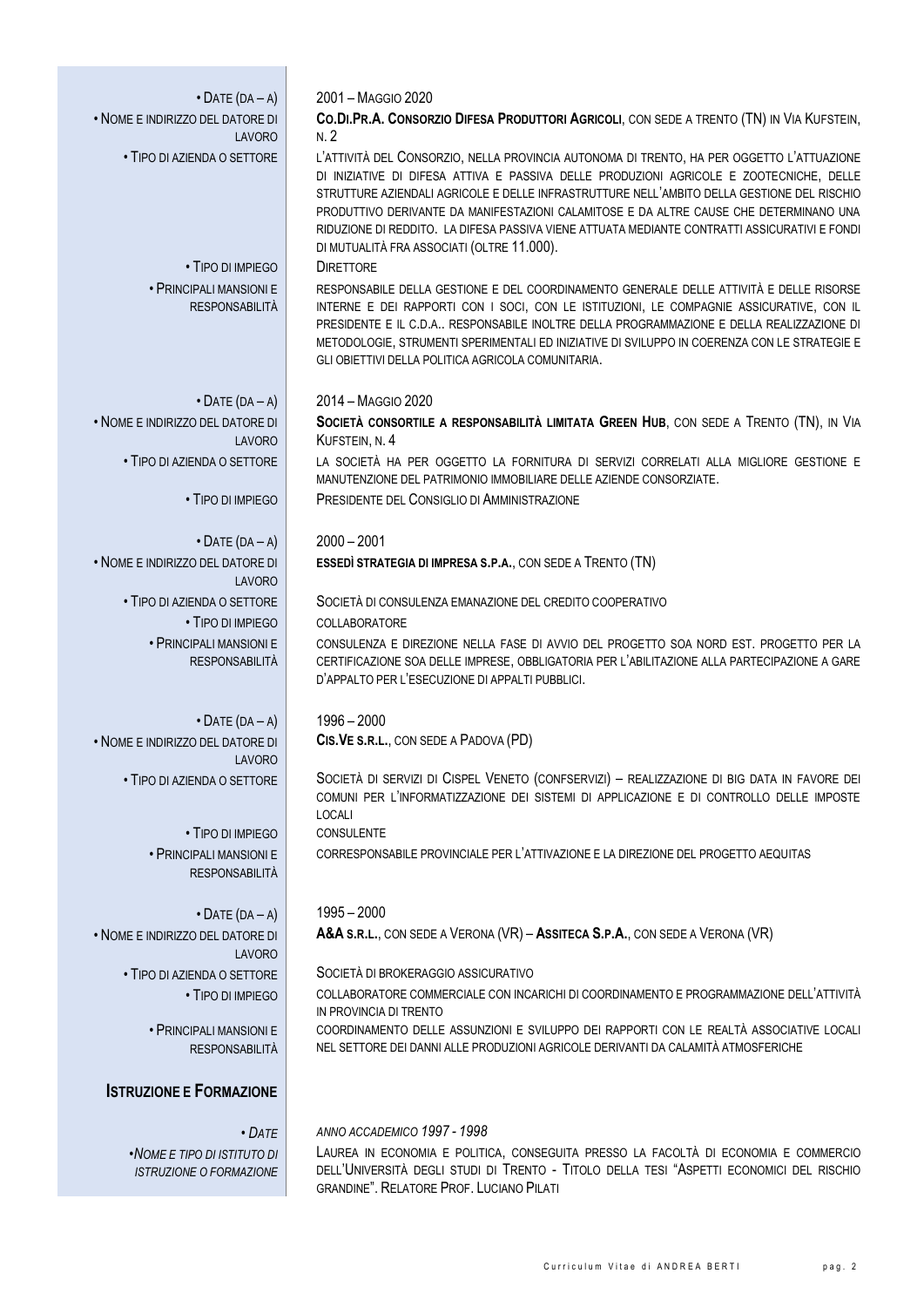#### **ALTRE ATTIVITÀ**

# CAPACITÀ E COMPETENZE

PERSONALI *Acquisite nel corso della vita e della carriera ma non necessariamente riconosciute da certificati e diplomi ufficiali*

DAL 2009 AMMINISTRATORE UNICO DI ALCUNE SOCIETÀ ATTIVE NEL SETTORE DELLA CONSULENZA D'IMPRESA E DELLA GESTIONE E SVILUPPO DI INIZIATIVE IMMOBILIARI E DI RECUPERO.

DAL 2002 COMPONENTE DELLA COMMISSIONE TECNICA PERMANENTE NAZIONALE DELL'ASSOCIAZIONE DEI CONDIFESA ASNACODI. LA COMMISSIONE SI OCCUPA DELLO STUDIO DI FATTIBILITÀ DEI PROGETTI INNOVATIVI E SPERIMENTALI, DELLA DEFINIZIONE DEI PROGETTI DA ATTUARE E DELLE VALUTAZIONI E AZIONI DI COINVOLGIMENTO DELLE STRUTTURE TERRITORIALI PER IL RAGGIUNGIMENTO DEGLI OBIETTIVI. OPERA INOLTRE A SUPPORTO DEL MINISTERO POLITICHE AGRICOLE E FORESTALI E DI ISMEA PER IL MIGLIORAMENTO E L'EFFICIENTAMENTO DEL SISTEMA.

DAL 2012 MEMBRO DELLA COMMISSIONE NAZIONALE DEI CONDIFESA PER LA SPERIMENTAZIONE E L'ATTIVAZIONE DI FONDI DI MUTUALITÀ PER LA STABILIZZAZIONE DEL REDDITO DELLE IMPRESE AGRICOLE.

MEMBRO DEL GRUPPO DI LAVORO AL TAVOLO MINISTERIALE DI ANALISI E PROPOSTA DEI PIANI ASSICURATIVI AGRICOLI NAZIONALI.

MEMBRO DEL GRUPPO DI LAVORO AL TAVOLO VERDE DELLA PROVINCIA AUTONOMA DI TRENTO PER INNOVAZIONE E SVILUPPO DELLE MISURE FINANZIARIE E DI GESTIONE DEL RISCHIO IN FORMA ASSICURATIVA-MUTUALISTICA.

MEMBRO DEI COMITATI DI GESTIONE DEI SEGUENTI FONDI MUTUALISTICI:

- STABILIZZAZIONE DELLA FILIERA AGROALIMENTARE PER MANCATI CONFERIMENTI IMPUTABILI A DANNI DA AVVERSITÀ AL PRODOTTO DEGLI ASSOCIATI IN AMBITO ORTOFRUTTICOLO;
- STABILIZZAZIONE DELLA FILIERA VITIVINICOLA PER MANCATI CONFERIMENTI IMPUTABILI A DANNI DA AVVERSITÀ AL PRODOTTO UVA DA VINO;
- STABILIZZAZIONE DELLA RESA AZIENDALE DELLE IMPRESE AGRICOLE PER DANNI DA CALAMITÀ NON RICOMPRESI NELLE COPERTURE DELLE POLIZZE AGEVOLATE;
- A RISTORO DELLE PERDITE ECONOMICHE DOVUTE ALL'ESTIRPO DELL'IMPIANTO PRODUTTIVO ORDINATO DALL'AUTORITÀ PER MANIFESTAZIONI DI FITOPATIE RICOMPRESE NEI PIANI DI LOTTA OBBLIGATORIA;
- INCOME STABILIZATION TOOL I.S.T.:
- A COPERTURA DEI DANNI ECCEZIONALI NEI COMUNI AD ALTO INDICE DI RISCHIO;
- "AGROVSCOVID-19", IDEATO E GESTITO DA ASNACODI CON LO SCOPO DI FAR FRONTE AL DANNO ECONOMICO CHE L'IMPRESA AGRICOLA POTREBBE SUBIRE PER L'INDISPONIBILITÀ DI UNA O PIÙ PERSONE CHIAVE A PRESTARE LA PROPRIA ATTIVITÀ LAVORATIVA, PERCHÉ COLPITI DA COVID-19.

MEMBRO DEL COMITATO SCIENTIFICO IL QUALE HA IL COMPITO DI CONSULENZA TECNICA E SCIENTIFICA PER ATTI DI INDIRIZZO SULL'ATTIVITÀ DI SPERIMENTAZIONE E DI SVILUPPO DEI FONDI MUTUALISTICI.

REDATTORE DI ARTICOLI RELATIVI ALLE PROBLEMATICHE DI GESTIONE DEL RISCHIO PER PERIODICI NAZIONALI DI DIVULGAZIONE ED INFORMAZIONE AGRICOLA ED ECONOMICA "L'INFORMATORE AGRARIO", "TERRA E VITA" E "AGRISOLE".

REDATTORE DI ARTICOLI RELATIVI ALLE PROBLEMATICHE DI GESTIONE DEL RISCHIO PER PERIODICI PROVINCIALI DI DIVULGAZIONE ED INFORMAZIONE AGRICOLA ED ECONOMICA "TERRA TRENTINA" E DEI PERIODICI DELLE ORGANIZZAZIONI PROFESSIONALI DI CATEGORIA.

RELATORE AI CORSI DI FORMAZIONE PER:

- INTERMEDIARI RICONOSCIUTI DALL'ISTITUTO DI VIGILANZA IVASS;
- PERITI ESTIMATORI ORGANIZZATO DALL'ISTITUTO CERLETTI DI CONEGLIANO VENETO E DALLA FONDAZIONE EDMUND MACH DI SAN MICHELE A/A;
- STUDENTI POST DIPLOMA DI LAUREA DI SPECIALIZZAZIONE ORGANIZZATO DAL CENTRO SVILUPPO AGRICOLTURA RURALE (CESAR) DELL'UNIVERSITÀ DEGLI STUDI DI PERUGIA.

RELATORE AL CONVEGNO "COPERTURA DEI RISCHI TRAMITE SOLUZIONI PARAMETRICHE – ASPETTI TECNICI, LEGALI, FISCALI E CONTABILI" ORGANIZZATO DA SWEES RE CORPORATE SOLUTION A MILANO 09 MAGGIO 2017

RELATORE AL CONVEGNO NAZIONALE DEGLI ORDINI INTERPROFESSIONALI PERITI AGRARI, GEOMETRI E DOTTORI AGRONOMI ALLA FIERA AGRICOLA DI VERONA 5 MARZO 2005 PARTECIPATO DA ISMEA, MINISTERO, ANIA E ASNACODI.

RELATORE AL CONVEGNO INTERNAZIONALE DAL TITOLO "FUTURE IPM 3.0 TOWARDS A SUSTAINABLE AGRICOLTURE" ORGANIZZATO DA IOBC-WPRS GENERAL ASSEMBLY A RIVA DEL GARDA 15-20 OTTOBRE